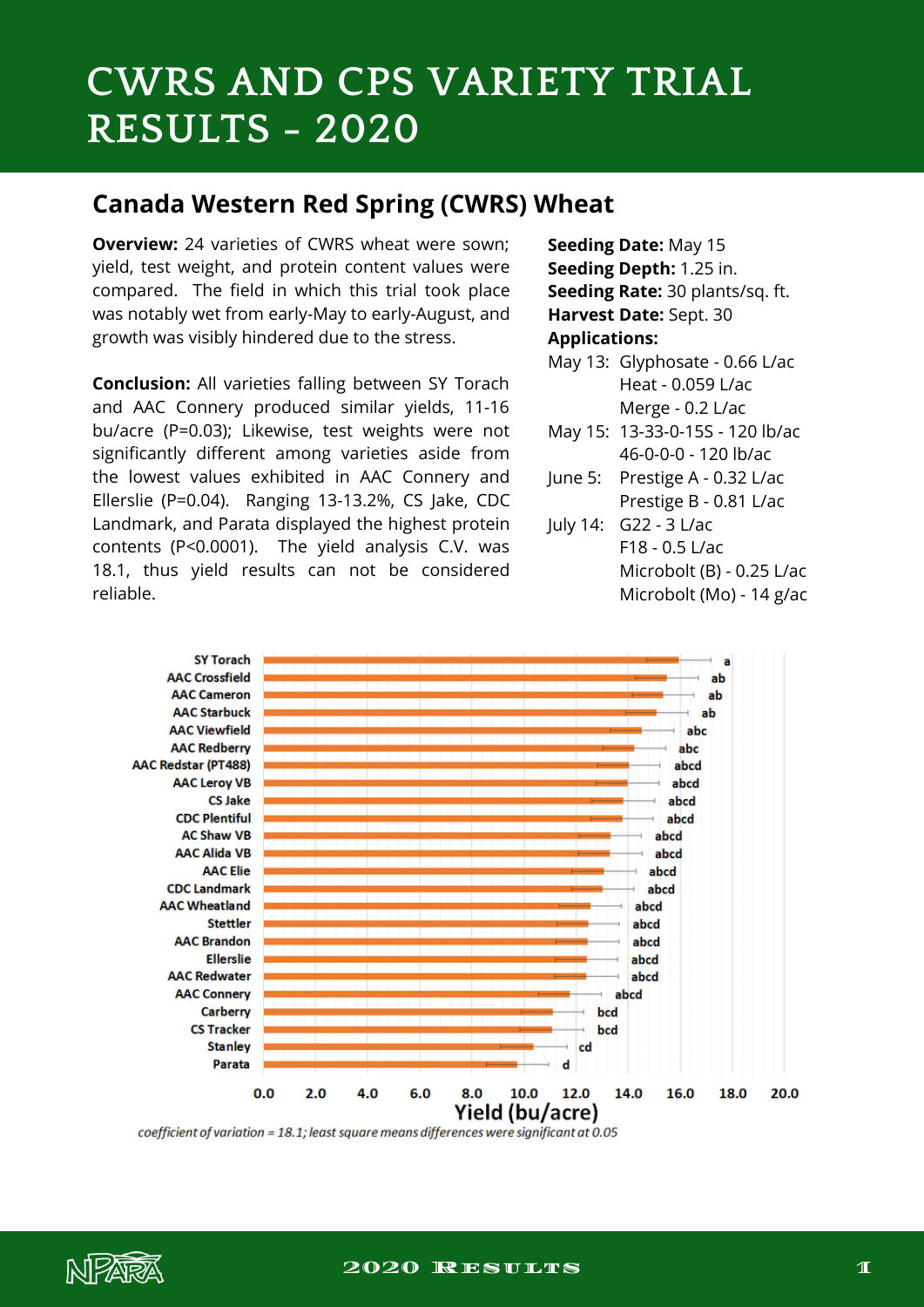## **CWRS AND CPS WHEAT VARIETY TRIAL RESULTS - 2020**



coefficient of variation = 5.3; least square means differences were significant at 0.05



coefficient of variation = 3.9; least square means differences were significant at 0.05